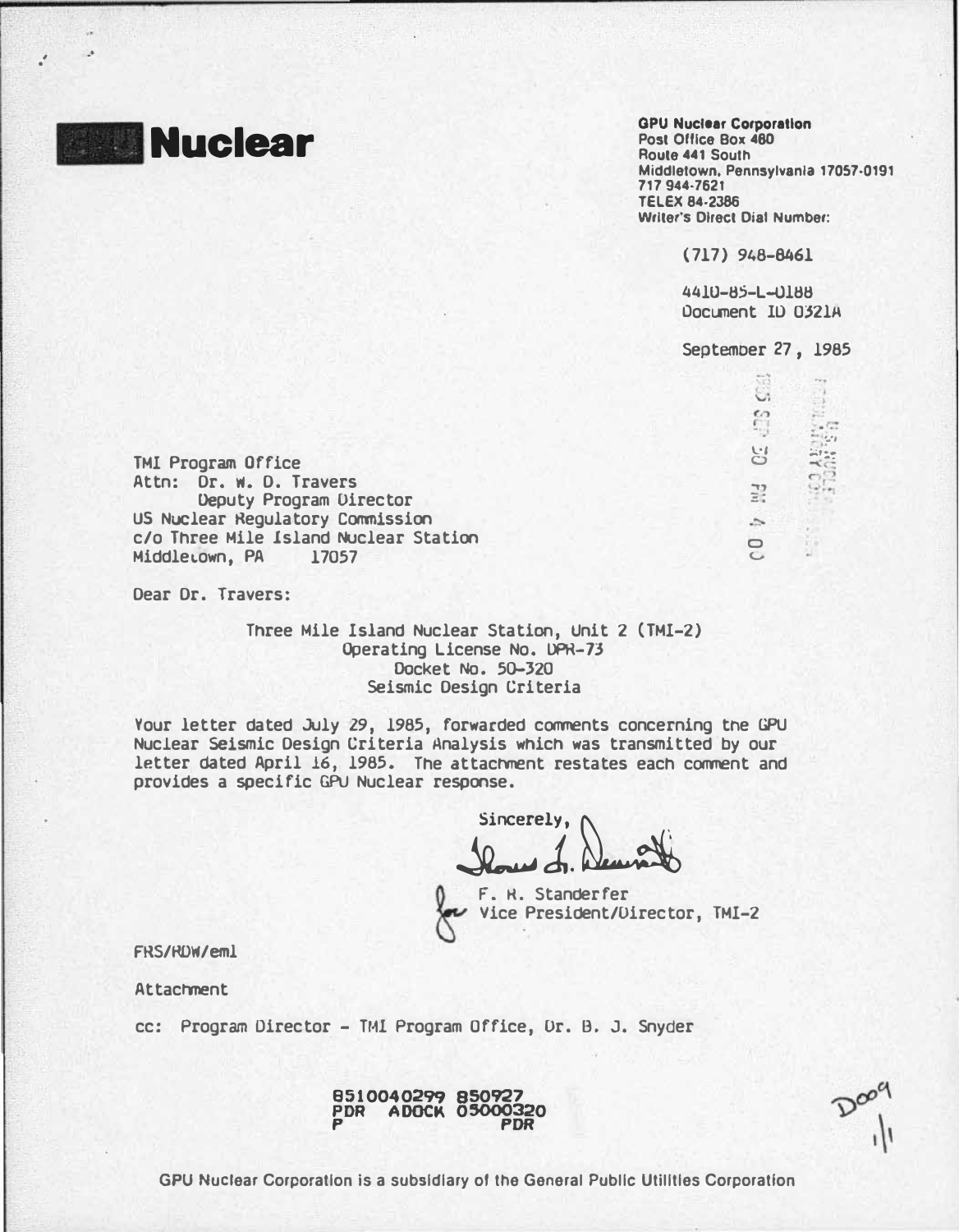## Section 3.1.1.3(1)

.·

NRC Comment:

The referenced samples were from the core debris bed in the upper portion of the core. Do you consider this sample to be limiting and/or to be representative of all the core zones?

GPU Nuclear Response:

The sample analysis documented in Reference 31 of the Seismic SER demonstrates that less than 1.5% of the core debris particulate matter is less than 45 µm at the H8A sample location. Analyses of ten (10) additional samples indicate that less than 1% of the particles are less than 30 �m. These samples were taken from varying depths In the loose core debris bed at two horizontal locations <HS and E9). A report is currently being prepared by EG&C which documents the results of these additional sample analyses.

Though the size distribution at a particular "zone" may vary, GPU Nuclear considers the percentage of small particulates, i.e., less than 45  $\mu$ m, cited in the SER as a representative characterization of the loose rubble oed region. Additionally, the lower reactor head region has been observed by video camera. Based on this observation, majority of the core material appears to be co�oo;ed of relatively large pieces. i.e .• golf ball size or larger.

IIRC Comment: You indicate that only 1.5% of the material is less than  $45 \mu m$ . Since particles larger than  $45 \mu m$  (perhaps up to 100  $\mu$ m) can be pyrophoric, what percentage of the core region Is In this particle size range?

GPU Nuclear Response:

There are no sample results to date which explicity Identify the particulate fraction in the size range "less then 100 �m". However, Inferences of this range can be gained from the samples referenced in the SER and the subsequent additional samples taken by EG&G.

The ten (10) samples analyzed by EG&G contained the following size ranges:

- o less than 30 �m  $c = 30$  to 74  $\mu$ m
- o 74 to 149 �m

One sample analyzed consisted of 3.7% particulates in the 30 to 74  $\mu$ m range and 3.5% in the 74 to 149  $\mu$ m range. These results were for the sample pulled from the lower hard stop probing limit of the debris bed. The remaining samples have less than 2.0% total of particles of a size less then 149 �m and less than 1.51 total for all particles less than 74  $µm$ .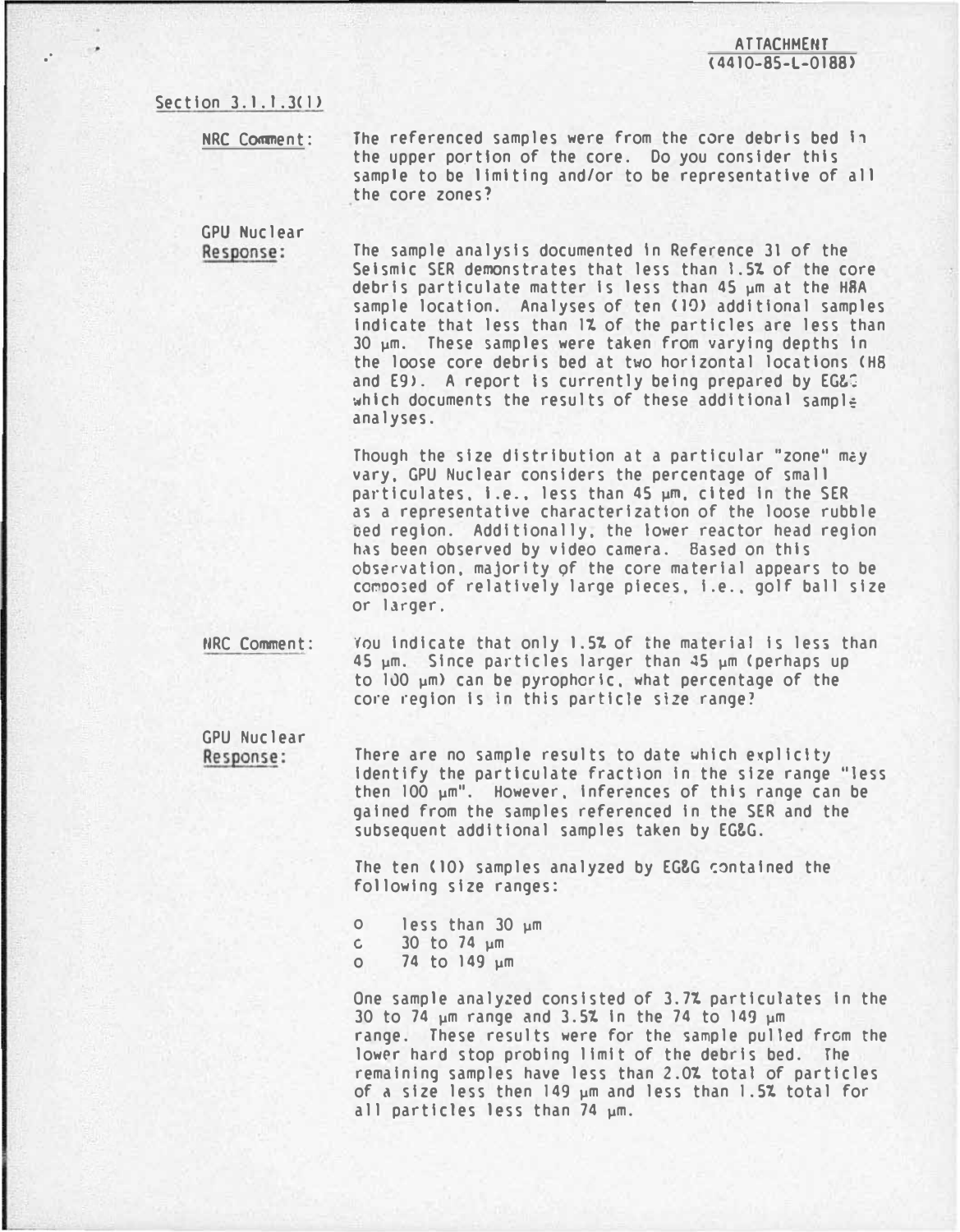**A**<sup>T</sup> TACHMENT  $(4410 - 85 - 1 - 0188)$ 

It is noteworthy that, other factors being equal, the larger the particle size, the less the chance for a pyrophoric reaction. Tests on the TMI-2 material <Reference 1) Indicate no pyrophoric potential for any size range considered.

NRC Comment: Since portions of your detailed defueling strategy are not finalized, how will you assure that these activities will not ' generate significant additional quantities of fines in the size range of concern?' Such activities may include plasma arc cutting, mechanical breaking of the suspected fused zone, and core boring.

GPU Nuclear Response:

GPU Nuclear believes that defueling operations will not generate : significantly higher percentage of small particulates. Our belief is based on the objective of defueling which is to remove large chunks of fuel and not to reduce the core to a size smaller than necessary for loading i ito fuel canisters. The first step in this process is a mechanical breaking and chipping proce�s. Various cutting tools, e.g., plasma arc. abrasive water jets, may also used. These tools will clearly generate some particulate matter of varying sizes. However, the proportion of the fines generated from cut material. relative to the total mass of material cut, would be expected to remain small. Further, these fines will be regularly vacuumed or removed through the Defueling Mater Cleanup System, which would tend to limit the fine fraction in the core.

Additionally, the possibility of concentrated fines In one location was considered In various accident sequences analyzed In the Seismic Safety Evaluation. For example, In Table 3.1 of sequence 238, the Safety Evaluation analyzed the effects of a drop of a filter canister with its entire inventory assumed to be less than  $10 \mu m$ .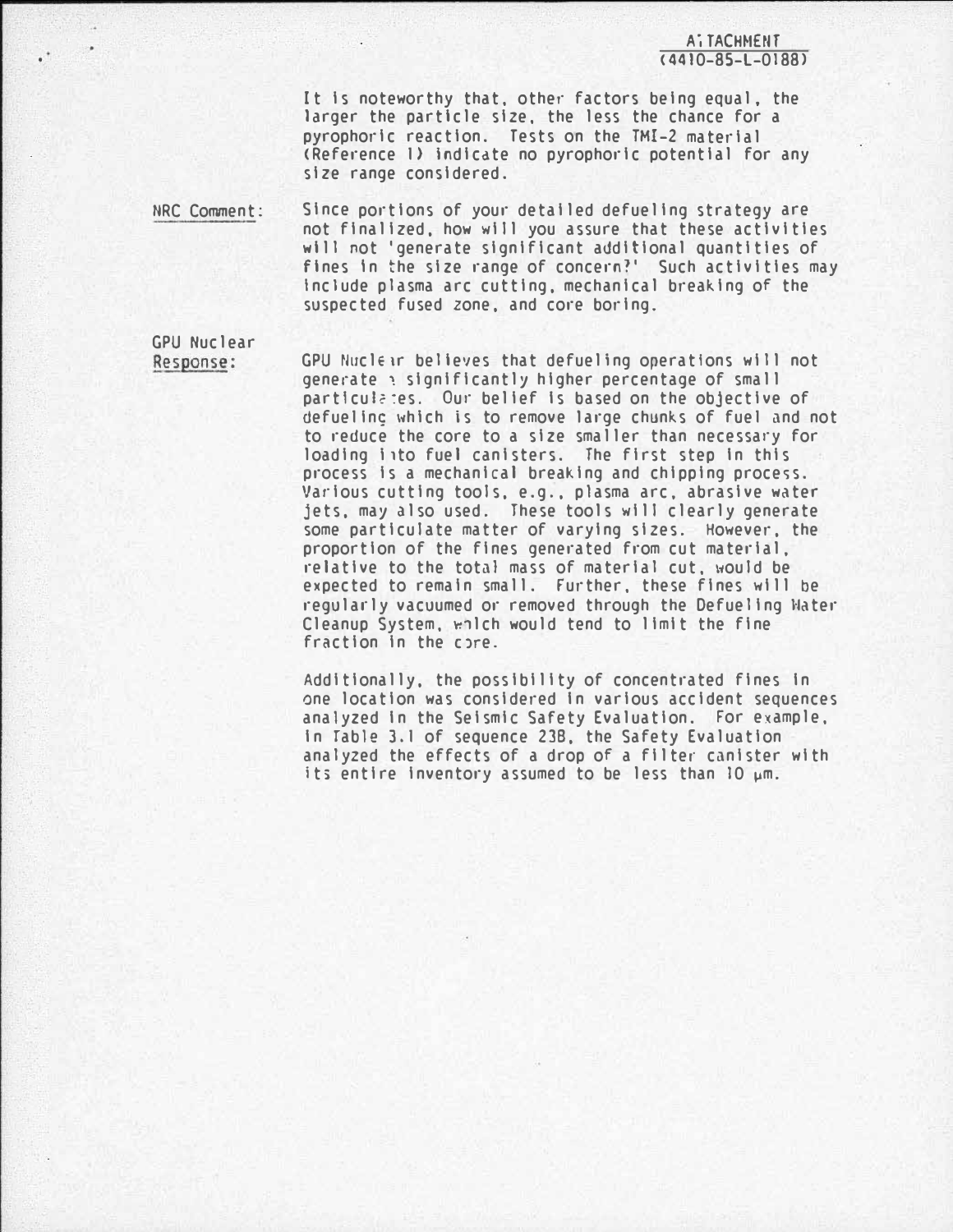Section 3.1.2 .10

 $\cdot$ 

tiRC Comment:

What is the basis for the maximum inventory in the waste storage area? Is this controlled in some manner, i.e., by procedure?

GPU Nuclear Response:

The waste storage areas discussed in Section 3.1.2.10 are located in the reactor building (RB), the auxiliary building and the fuel handling building <FHB>.

The volume and isotopic inventory that was assumed for the reactor building is the same as has been used In previous submittals to the staff (Reference 2 and 3). The original calculation (Reference 4) for storage trash assumed that the entire designated trash area was covered with contaminated trash In bags filled 3 feet high. Furthermore, this trash area is bounded by physical barriers such as walls, elevator shaft, equipment, ropes and painted lines.

The larger inventory of the two RB storage areas, i.e., 6000 lbs .• was assumed to apply to both the 305' elevation and 347' elevation areas. The isotopic Inventory assumed was deduced from the average dose, i.e., 30 mR/hr, of a compacted radwaste drum and a parametric evaluatiOn of TMI-2 radwaste for compliance with land disposal requirements. It is possible that a new type of compactible trash storage area, which will have a different isotopic distribution, will be defined for defuellng operations. However. the consequences of a contaminated trash fire will remain bounded by other accident sequences analyzed in the Seismic Safety Analysis.

In the auxiliary building there is a waste storage area In the Spent Fuel Cooler Room which consists of open shelving. Using the total volume of this shelving could result in 1500 lbs. of contaminated trash. Similarly, using the total volume of the open storage bins in the FHB storage area, 2560 lbs. of contaminated trash could be accumulated. These contaminated trash volumes were the basis for calculations performed in Reference 3. Fifty-five gallon steel drums were also conservatively included in the volume to make up the rotal capacity assumed in the Safety Analysis, (e.g., 22,000 lbs.). These drums would typically be closed and isolated as a radionuclide source during a fire. The radionuclide inventory was based on a typical radwaste trash Inventory and assumed for conservatism, that a saturated HEPA filter bank was In the storage area and involved in the fire.